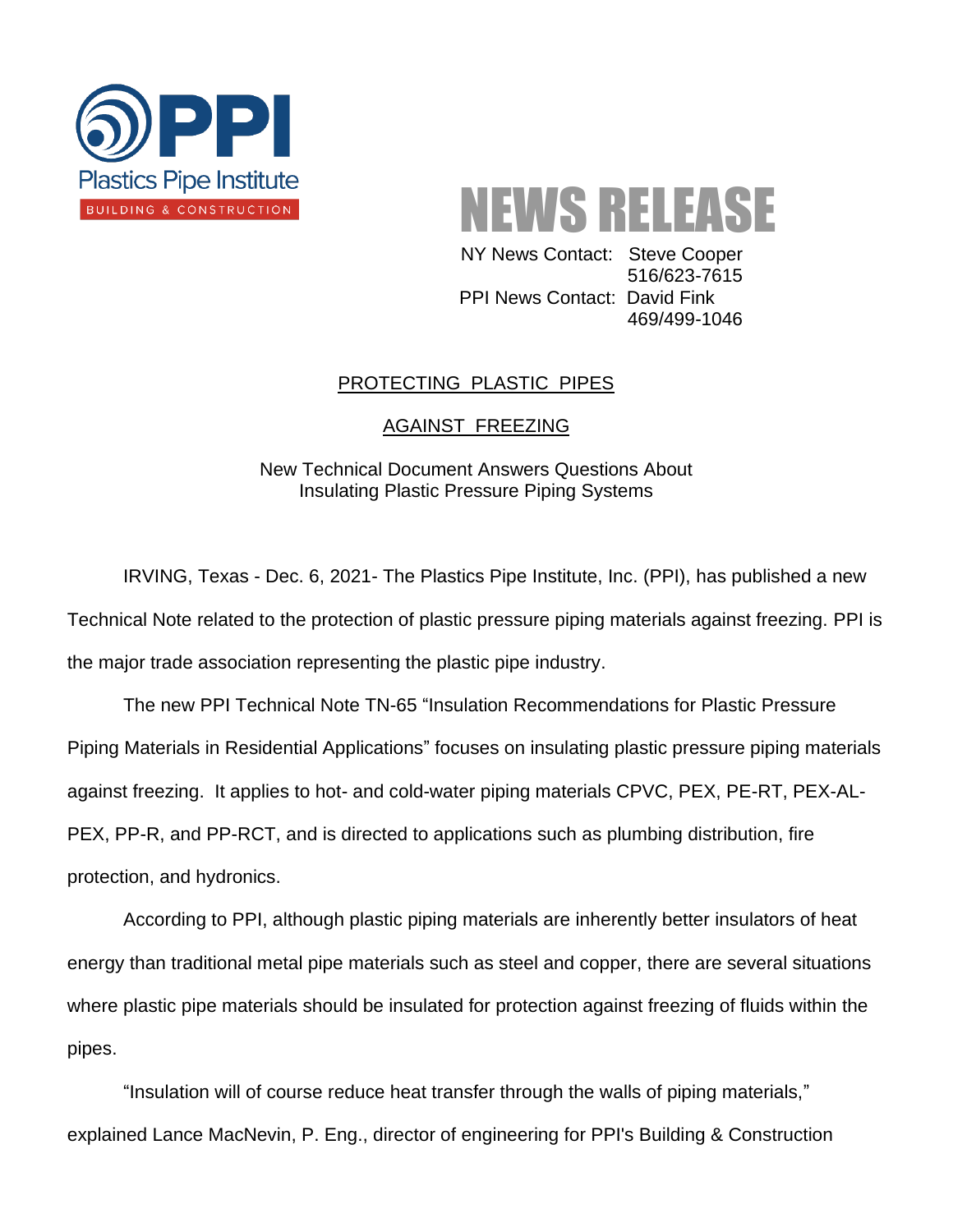Division. "This improves system efficiency and performance in a wide range of applications. Energy savings and faster delivery of hot water are other benefits of proper pipe insulation. TN-65 provides recommendations to prevent freezing in a variety of applications, based on multiple industry publications and the collaborative input of PPI members. It also addresses the use of heat trace cable and shares techniques for thawing frozen plastic pipes. It's intended for plumbers, builders, designers, inspectors, and others."

The new technical note includes the following sections:

- Recommendations to prevent freezing of pipes in water service, plumbing, fire protection, chilled water, hydronics, snow & ice melting
- Excerpts from Model Code such as the UMC, UPC, USHGC, IMC, IPC, NPC, NSPC, CSA B214, and CSA C448 regarding piping insulation and protection
- Usage of heat trace cable
- Approved techniques for thawing frozen plastic pipes

Published on PPI's website directly at [https://plasticpipe.org/tn-65,](https://plasticpipe.org/tn-65) TN-65 is one of several PPI documents related to the design and installation of pressure pipe materials which are published as a service to the industry by PPI's Building & Construction Division. Additional publications can be found online at<https://plasticpipe.org/buildingconstruction>.

# # #

*Photos follow…*